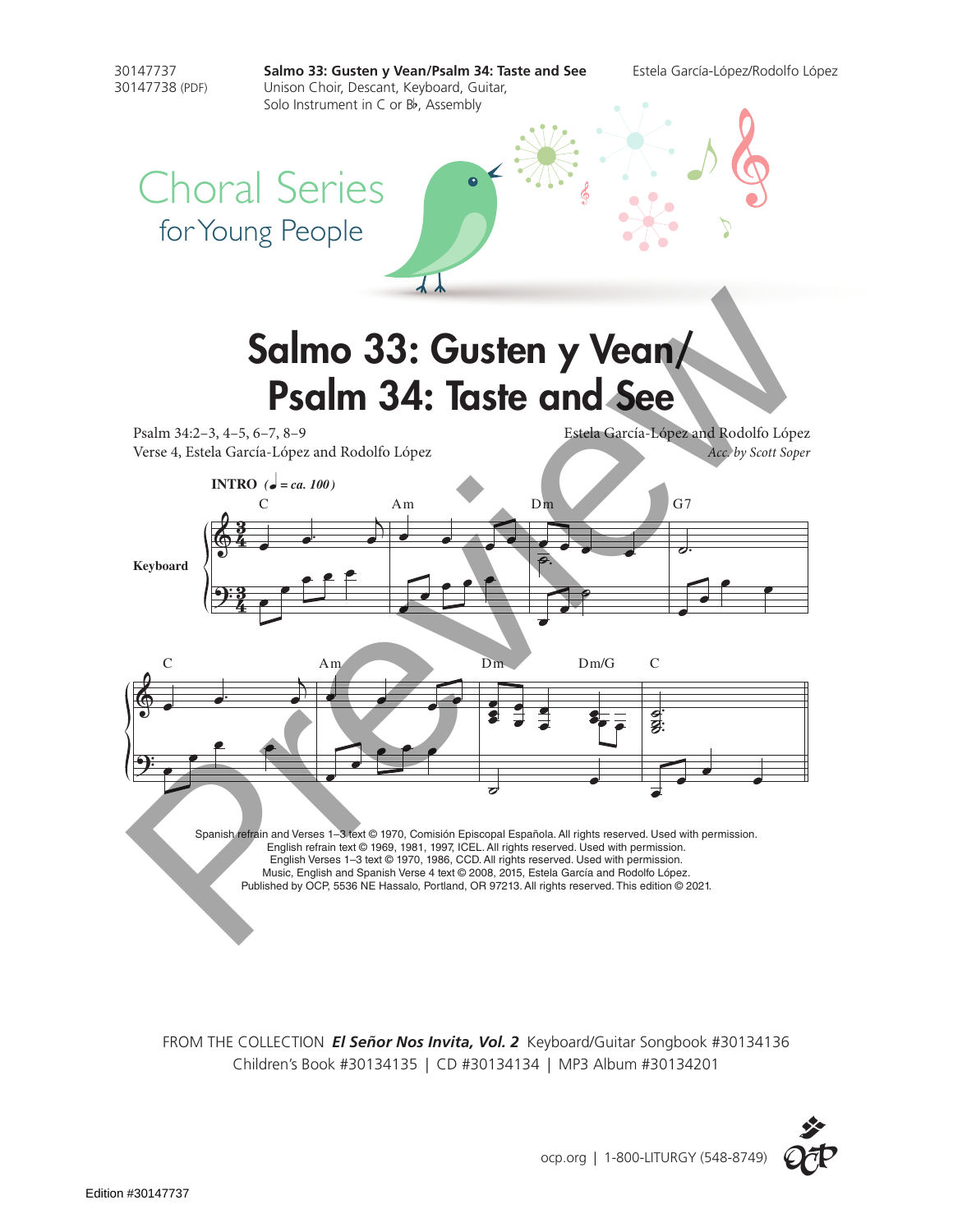

2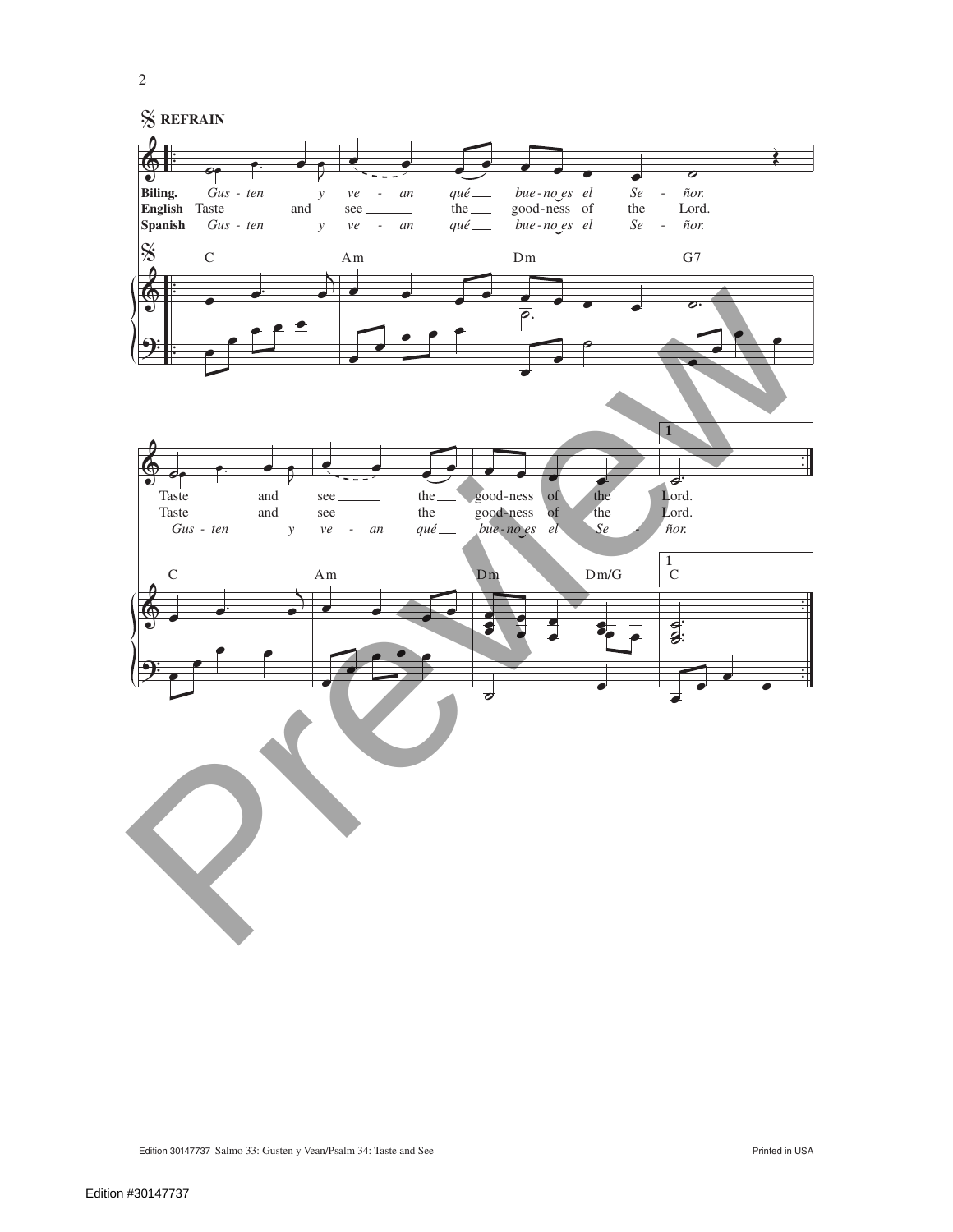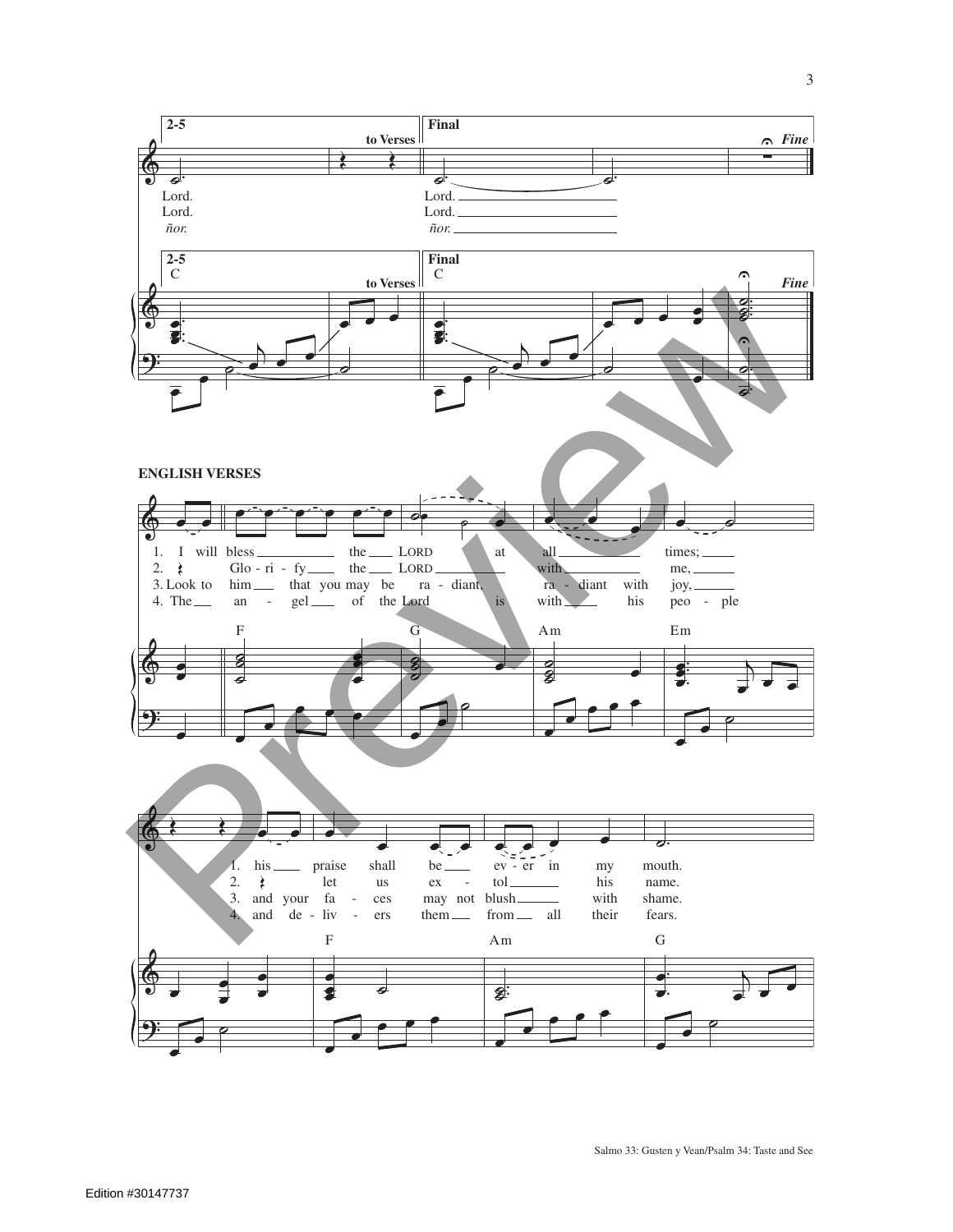

Salmo 33: Gusten y Vean/Psalm 34: Taste and See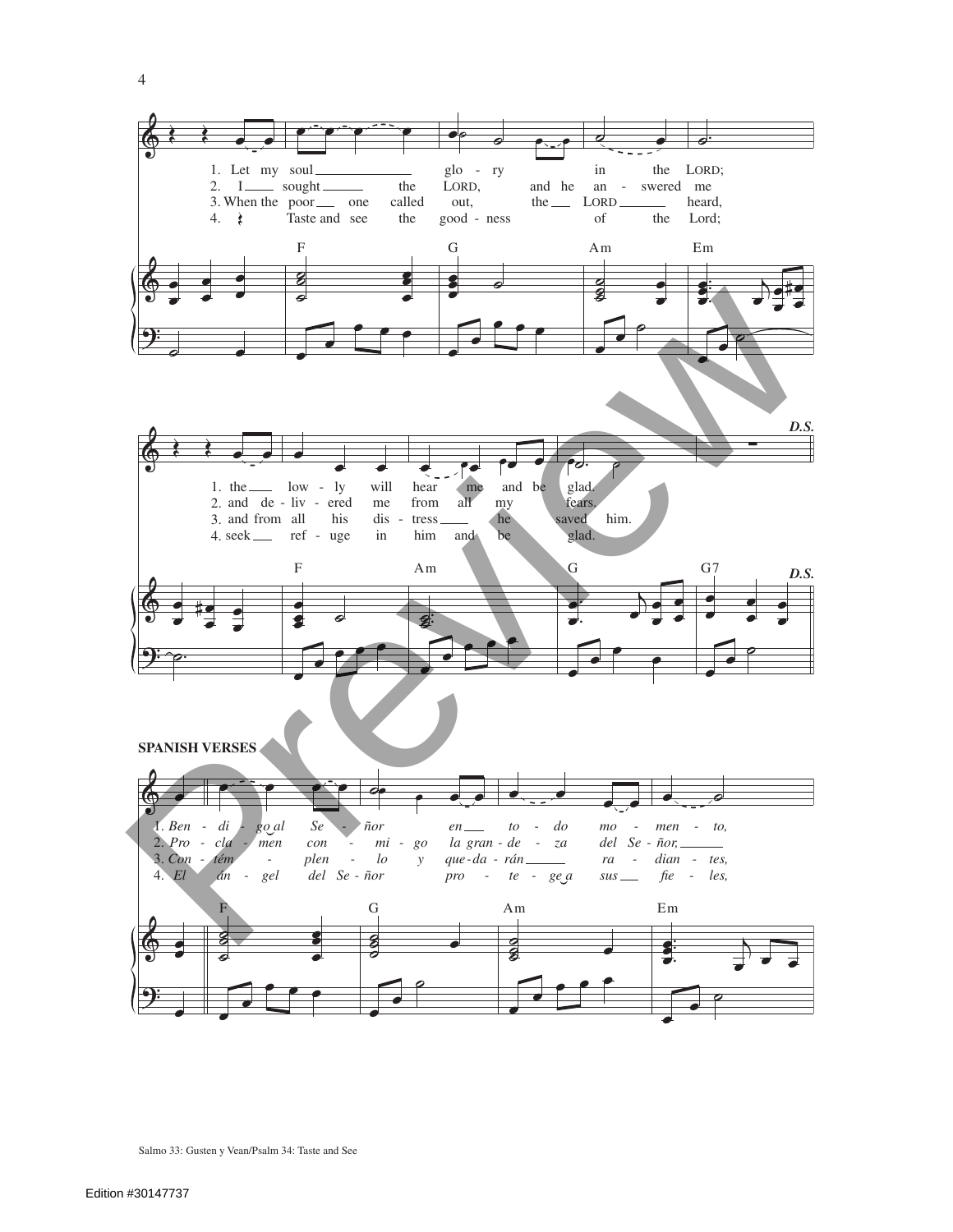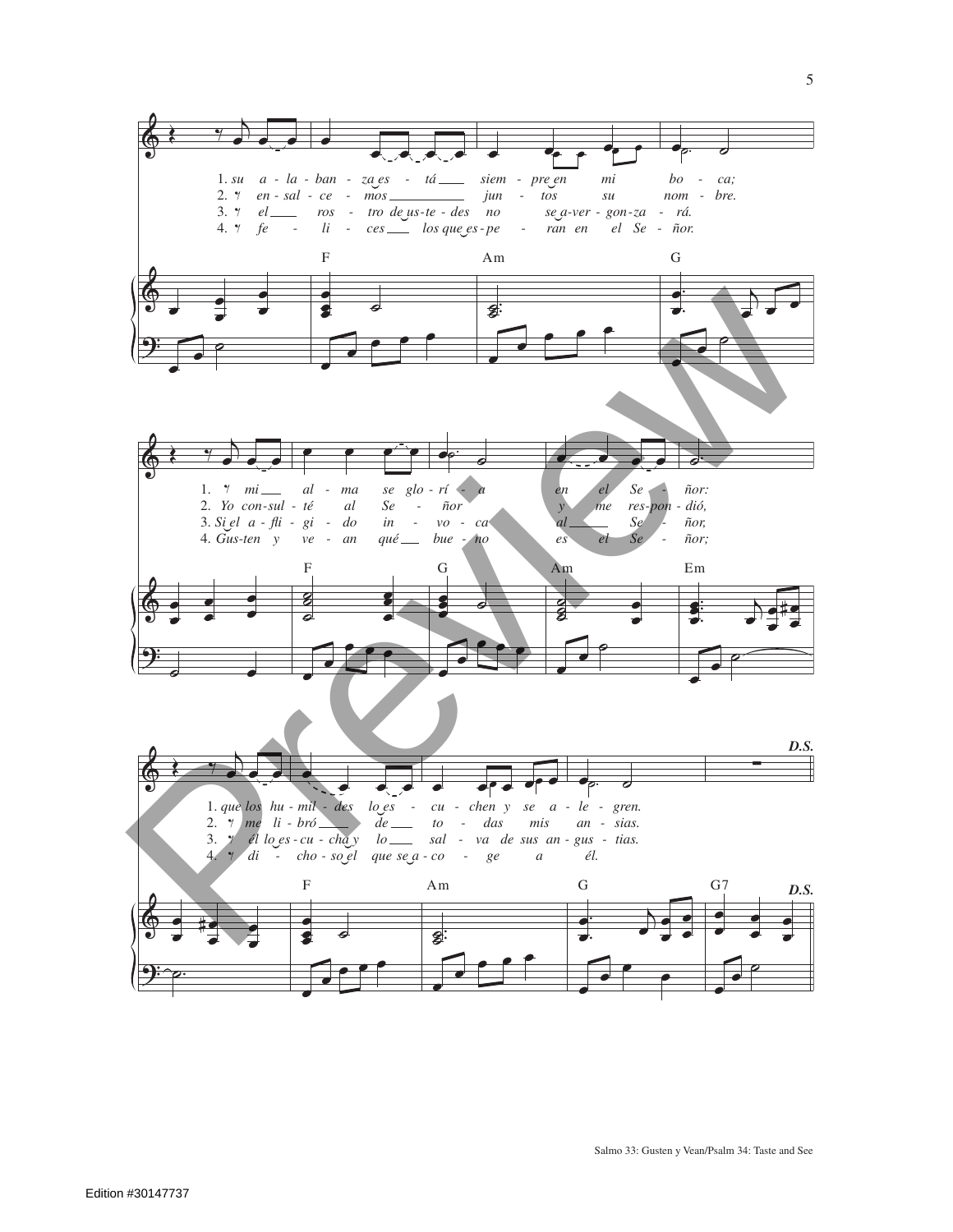## Salmo 33: Gusten y Vean/ Psalm 34: Taste and See

*(Guitar/Vocal)*

Verse 4, Estela García-López and Rodolfo López

Psalm 34:2–3, 4–5, 6–7, 8–9 Estela García-López and Rodolfo López



Spanish refrain and Verses 1–3 text © 1970, Comisión Episcopal Española. All rights reserved. Used with permission. English refrain text © 1969, 1981, 1997, ICEL. All rights reserved. Used with permission. English Verses 1–3 text © 1970, 1986, CCD. All rights reserved. Used with permission. Music, English and Spanish Verse 4 text © 2008, 2015, Estela García and Rodolfo López. Published by OCP, 5536 NE Hassalo, Portland, OR 97213. All rights reserved.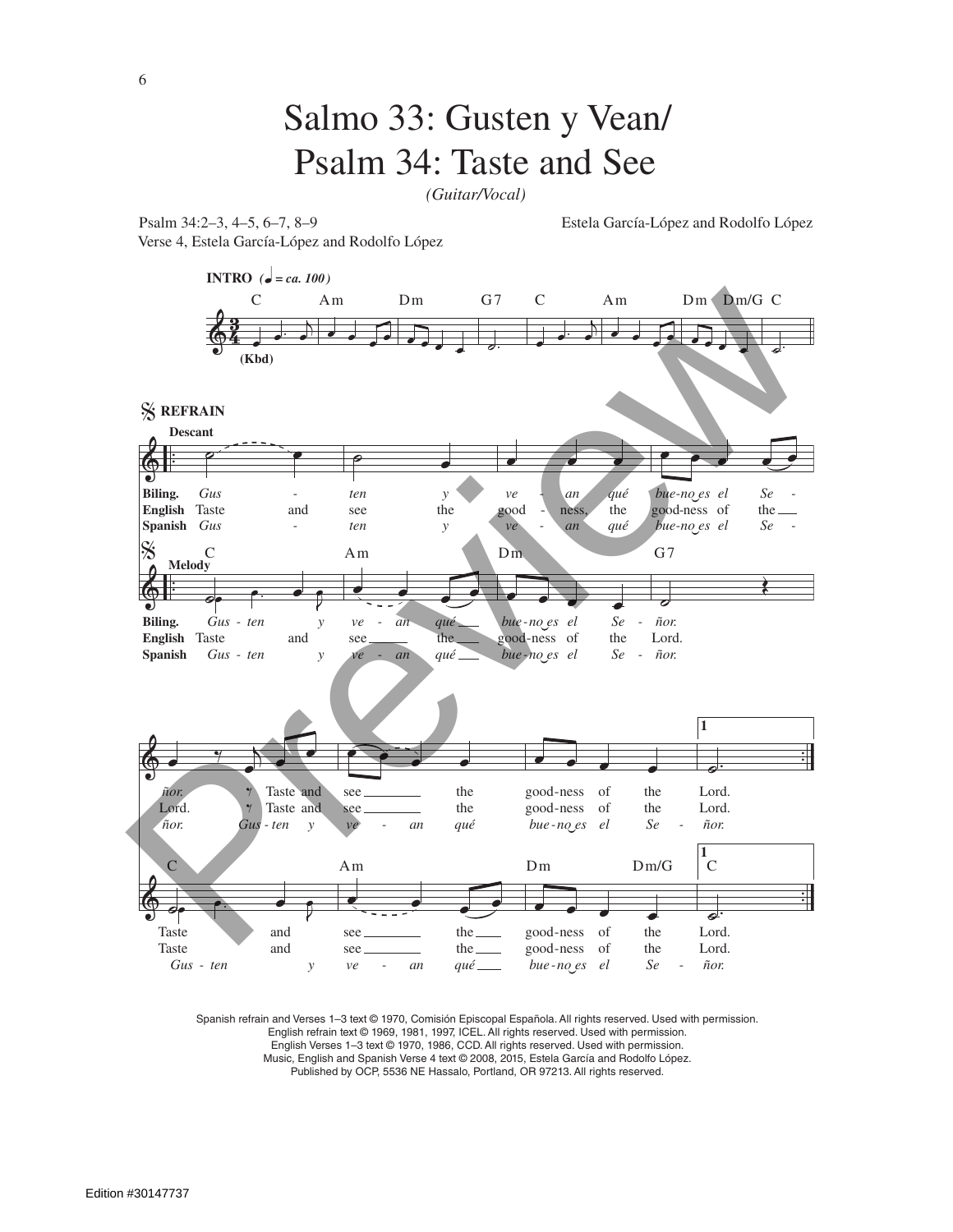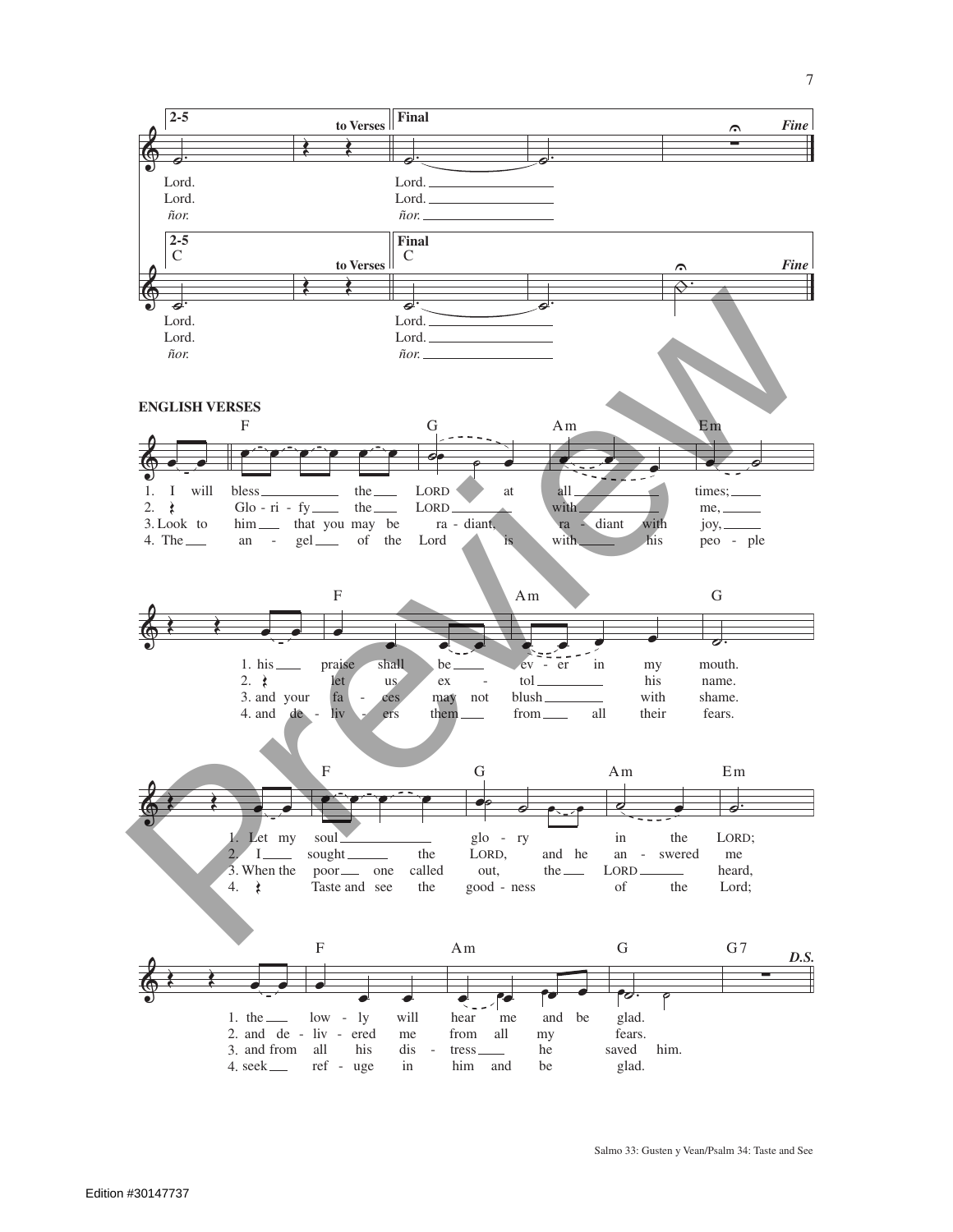$8\,$ **SPANISH VERSES**  $\mathbf{F}$  $\mathbf G$  $Am$  $Em$ ℯ  $1. Ben - di - goal$  $\mathcal{S}e$  $d\sigma$  $\tilde{n}or$  $en$  $to$   $mo$  $men - to,$ la gran - de - za  $2. Pro -cla - men$  $del$  Se - ñor,  $=$  $con$  $mi - go$  $\bar{\phantom{a}}$ plen  $3. Con - tém \mathcal{L}$  $l$ que - da -  $rán$ ra  $dian - tes,$  $\mathcal{Y}$  $\sim$  $\sim$ 4.  $El$ án - gel  $del$   $Se$  -  $ñor$ pro - te -  $geq a$  $sus$  $fie$  - les,  $\mathbf F$  $\mathop{\rm Am}\nolimits$ G  $\begin{tabular}{lllllllllll} 1. su & a - la - ban - zaes & - tá \hspace{3.5mm} & siem - p & & \\ 2. \ \gamma & en - sal & - ce & - mos \hspace{3.5mm} & jun & - & \\ 3. \ \gamma & el \hspace{3.5mm} & ros & - tro de_3us - te - des & no & \\ 4. \ \gamma & fe & - & li & - ces \hspace{3.5mm} & los que es - pe & - \\ \end{tabular}$ siem - pre\_en  $bo$ mi ca nom - bre. jun - tos  $\mathcal{S}\mathcal{U}$ se a-ver rá.  $gon$ -za ran en el Se ñor.  $\overline{\mathrm{F}}$  $\rm{E\,m}$  $Am$  $\overline{\bullet}$ 1.  $\gamma$  mi  $al$  -  $ma$ ñor: rí Se  $\mathfrak{se}$  $g$ lo  $\overline{en}$  $el$  $\sim$  $\overline{a}$  $\overline{a}$ 2. Yo $\ con$  -  $sul$  -  $\ t\acute{e}$  $al$  $\mathcal{S}e$ res-pon - dió,  $\tilde{n}$ or  $\mathcal{Y}$  $me$  $\overline{\phantom{a}}$  $3. \, S \vdots el \quad a \text{ - } \nfli \text{ - } gi \text{ - } \ndo$  $\it in$  $\overline{v}$ al.  $\mathcal{S}\boldsymbol{e}$  $\tilde{n}or$  $-ca$  $\overline{\phantom{a}}$ 4.  $Gus$ -ten  $y$  $ve$  -  $an$ bue  $el$ Se qué  $no$  $\epsilon$ s ñor;  $\overline{F}$  $Am$  $\mathbf G$  $G<sub>7</sub>$ D.S.  $1. que los hu - mil - des$  $\log e$  $cu - chan$  y  $a - le - gren.$  $\mathfrak{se}$  $2.$   $\gamma$  me li - bró  $de_{-}$  $to$  -  $das$ mis an - sias. 3. I él lo es - cu - chay  $10$  sal - va de sus an - gus - tias.  $di$  $4.$   $4$  $cho - soel$ que se a - co - ge  $\overline{a}$ él.

Salmo 33: Gusten y Vean/Psalm 34: Taste and See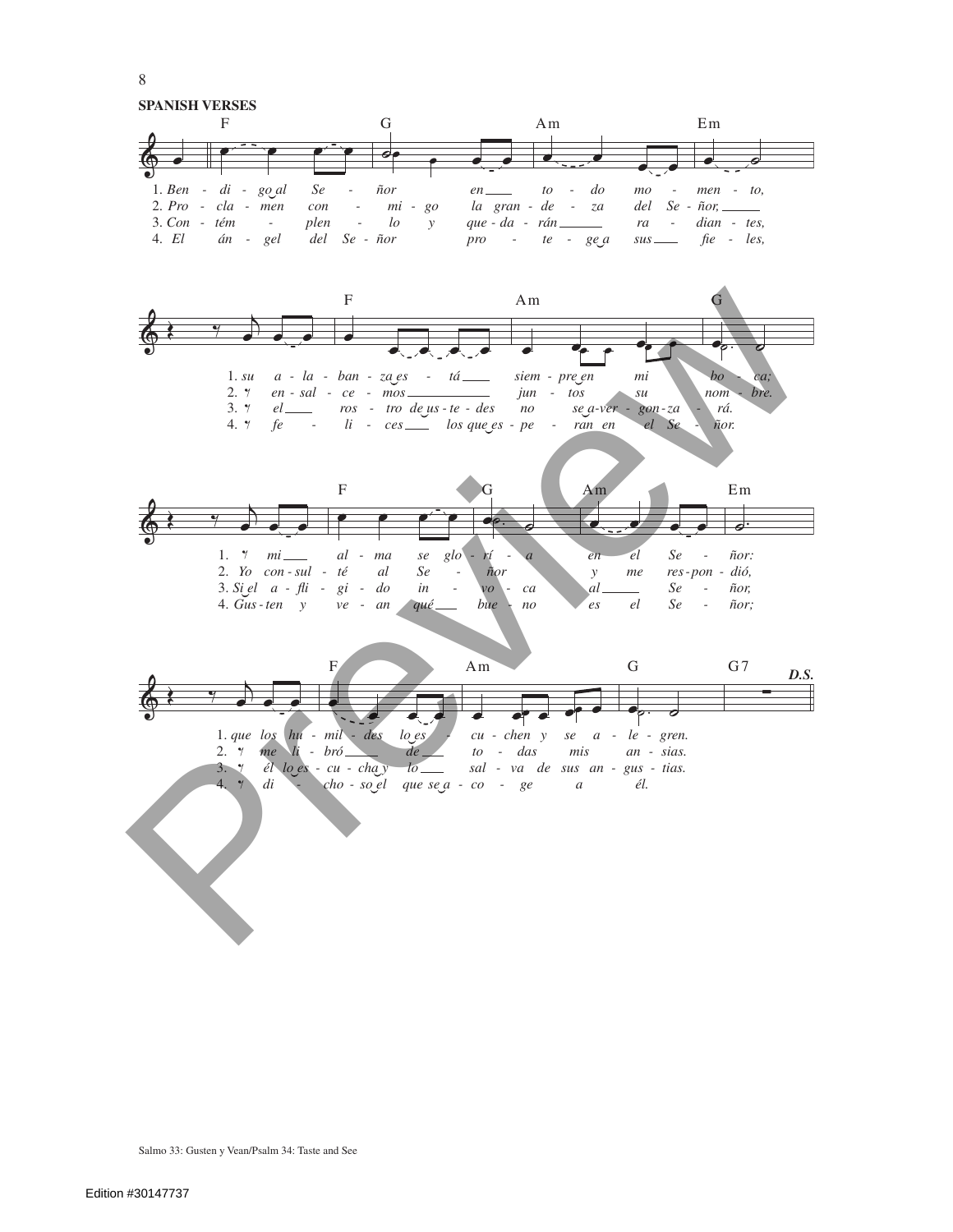## Salmo 33: Gusten y Vean/ Psalm 34: Taste and See



Music © 2008, 2015, Estela García and Rodolfo López. Published by OCP, 5536 NE Hassalo, Portland, OR 97213. All rights reserved.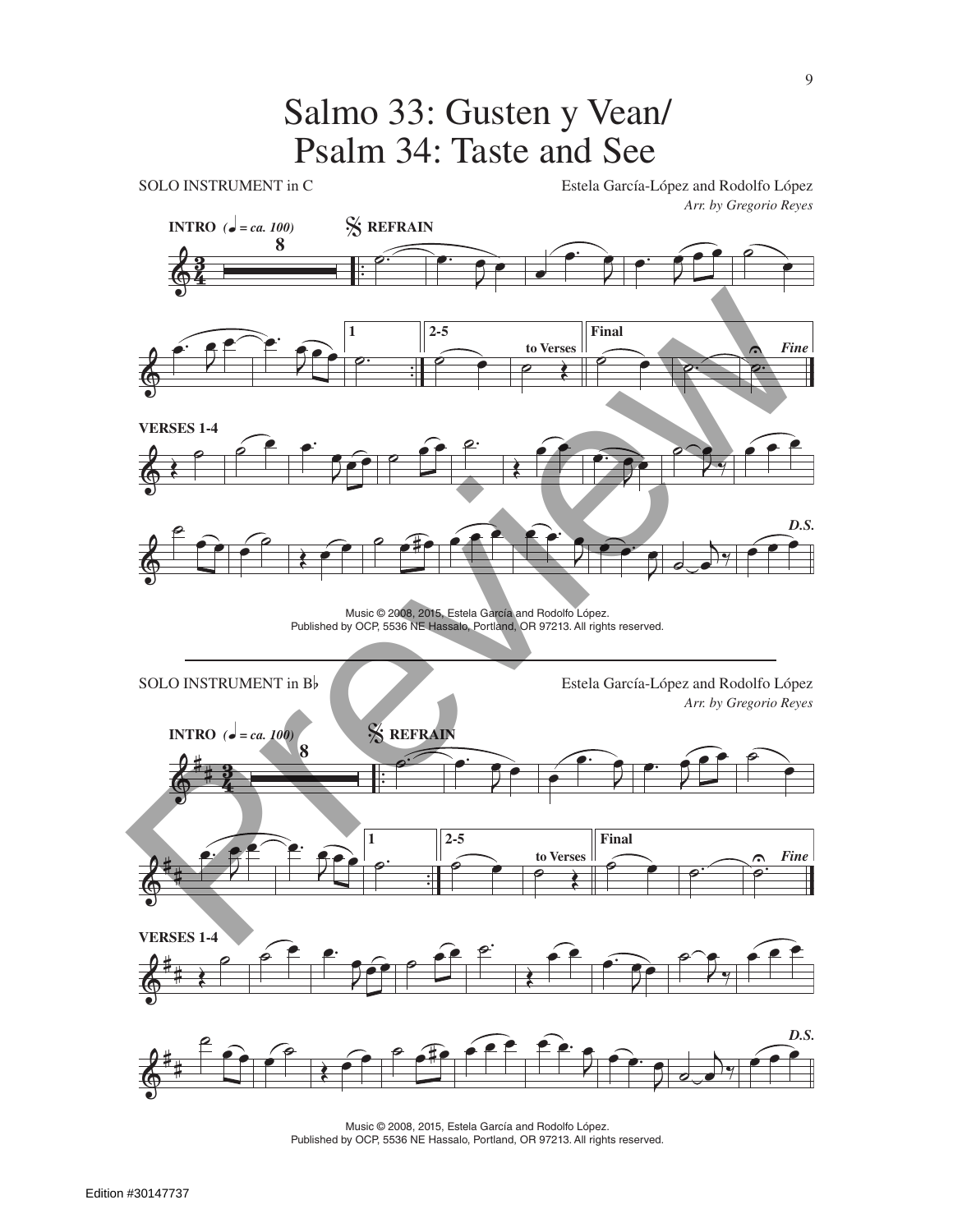

For reprint permissions, please visit OneLicense.net or contact us at 1-800-663-1501.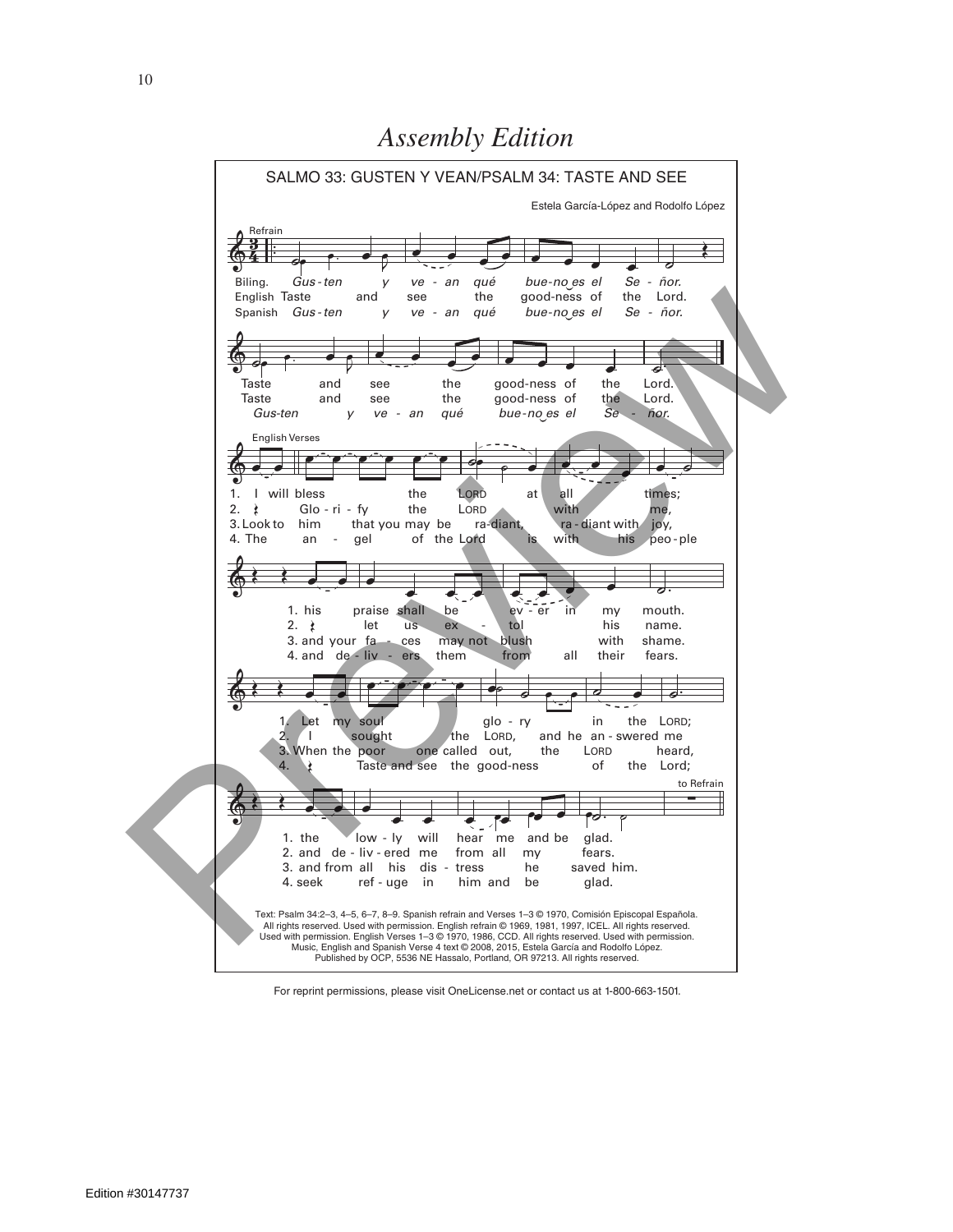*Assembly Edition*